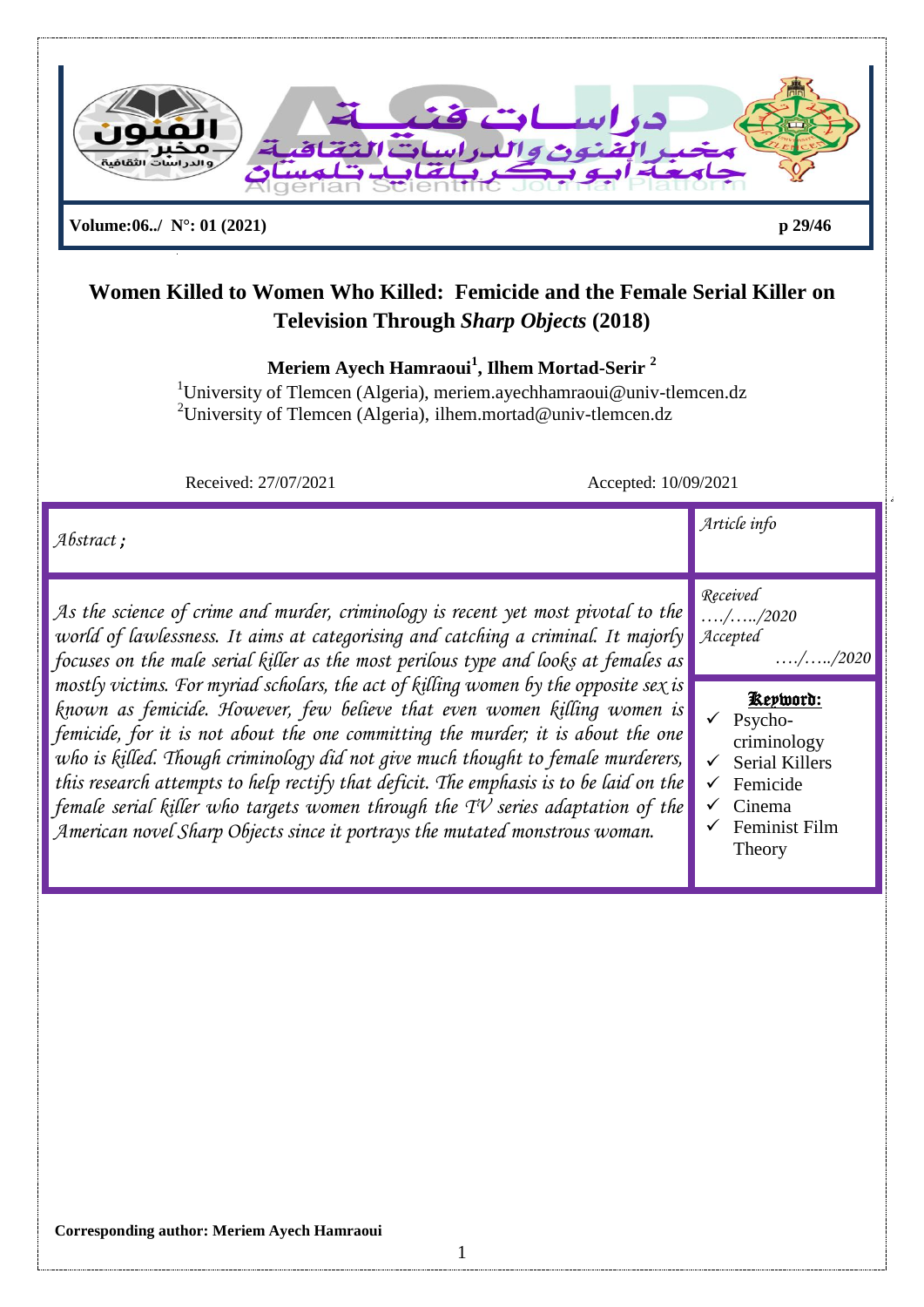#### **1. Introduction**

Though murder existed as long as human beings have, criminology as the methodical study of this unlawful conduct has not come into sight until the  $18<sup>th</sup>$  century, and the term itself, has not been conceptualised before the  $19<sup>th</sup>$ . It is a multi-faceted field that stands dependent on many other disciplines such as psychology (O"Brien and Yar xi), which studies the human brain and its various subconscious manifestations. In criminology, it leans towards an anatomic psychological study of criminal behaviour, its development and mutation in parallel to external variables, such as society (ibid viii-ix). In studying the mind of a criminal, the focus on the serial killer became one of the most renowned criminological endeavours.

 A serial killer, in its simplest definition, is one who commits more than three murders, identically, with a period of cooling off between each kill (qtd. in Philbin and Philbin 3). Within the serial killer study, the emphasis was on males, yet, there is no denying that women, too, can hurt, abuse and kill. Women, too, are deranged enough to be serial murderers. While male serial killers are known for choosing female victims, it is a novelty for women to serially kill their own kind. This act of targeting women is known as femicide. It is the intentional murder of females for what they represent: the female sex (Nowak 1). In most instances, femicide is linked to men, but with time, social change and even feminist movements, even women are accused of committing such a horror. Being a killer as a whole would denote insanity, and being a woman killing other women may indicate an even more severe a reason.

 Literature, as the mirror of society, also echoes societal revulsions. It is mainly adapted into screen, a media closer to the audiences due to its brevity and visual advantage. While on paper, the serial killer is read and imagined; on screen, the insanity is visualised. Hence the choice of the illustrated version of *Sharp Objects* to gauge the incentives behind a woman becoming a serial killer and the rationale behind her choice of female victims. To study this new portrait of women in visual media, one believes it necessary to make use of the feminist theory to film.

#### **2. Psychological Criminology, the Science behind Murder**

In its encompassing sense, criminology deals with various aspects such as the investigation of crime in contrast to law and order, its perpetrators" incentives and behaviours, its impact on the victims and their surroundings, the procedures on how to encounter it, and the lawful body which fights it (Williams 1). Criminology duly deals with criminal bearings through multiple disciplines akin to psychology (Walsh and Ellis 2), mainly because there was a constant doubt within criminology as it was accused of being yet an immature discipline.

 Richard Sparks, for instance, dwelled on the deficits of criminology towards its own historical background and immaturity in view to its origins and setting (Murphy and Whitty 571). For Frank Cullen, other scholars saw it as "largely irrelevant", especially that it cannot exhibit the reasonability and objectivity of science (qtd. in Brown et al 7); it remains more of a speculative field based on observation. Hereafter, this paper focuses on psychological-criminology as a reliable discipline rather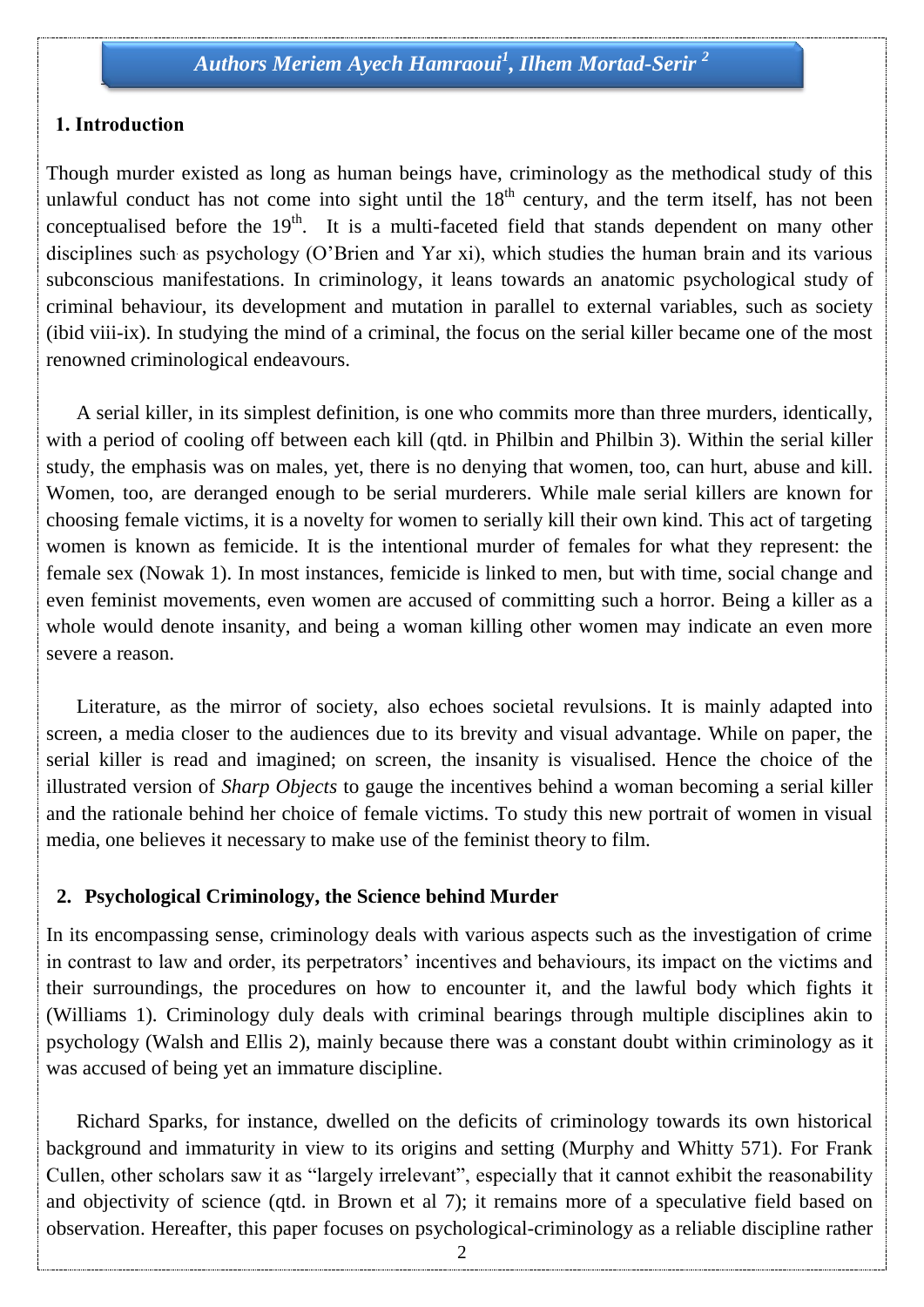than on the unrefined totality of criminology. Psychological criminology plays a significant role in explaining how the urge to commit crime is entranced within the mind of a delinquent. It starts by looking at the triggers for criminal tendencies, their sustainability and development in the face of individual and social motives.

 Sathyanarayana Rao explains that behavioural sciences aimed at understanding those criminal incentives through the psychological lobotomy of the mental processes of criminals (4). They reached a better understanding through the discovery or the creation of "Criminal profiling". That is, a criminal's identifiable portrait is to be made according to the crime he commits and the shared characteristics of the crime in synchronism with other similar criminalities (ibid). The results reached in terms of categorising criminal demeanours postulate: "aggressiveness, restlessness, poor attention span, under achievement, impulsivity, reluctance to postpone gratification in the interest of long term goals, intolerance of frustration and unreliability in personal relationships" (West 78). Ultimately, a criminal or a murderer is the accumulation of social failures.

 It is also evidenced that not all those who kill are insane. In most cases, the psychotic symptoms of the culprits are not visible; and hence neither the criminal nor the people in his vicinity would categorise him as mentally deranged (West 78). This fact refutes the reliability of profiling a criminal based on similar committed crimes by mentally ill criminals. Thus, it is impossible to stereotype based on generalisations (Sathyanarayana Rao 4). To aid in the process of rectifying such a deficiency, based on the Freudian approach to psychoanalysis, "Psychiatric criminology" or "forensic psychiatry" attempted to probe into the dissimilarities between criminals, that is, the individual ordeals each one faced to reach a stage of psychopathy (ibid). Hereafter, scholars targeted criminals" personal torments akin to: "physical or mental trauma in childhood, to other 'triggers' like job loss, the break up of a relationship and other stressful situational factors" (D"Cruze 34).

 In *The Mask of Sanity*, Cleckley set a new definition to the psychopath, not a popular film character but most likely an influential person in his occupation. He is socially pleasant, that is attractive, weirdly calm and sharp. Nevertheless, such a façade would not last due to his deviant side, which could be a result of individual trauma; it would eventually come to the surface, explaining his inability for "long term commitment to any course of action" (qtd. in Wortley 107). Beyond that, scholars including Abramsen and Roche attested to the strength of a criminal's subconscious functionalities, a strength precisely lied in reflecting past ordeals through unstable actions. Still, the criminal himself is entrenched with his obliviousness to the reasons behind his psychopathy. Then, the criminal is unaware of the delinquent enticements that drive him to kill (qtd. in Sathyanarayana Rao 4).

 The field of psychological criminology is still under development, yet it was able to create certain profiling to what is known as a serial killer. Many studies have been made in the field, and so it was able to reach quite an exceptional understanding of what such a felonious act means.

### **2.1. Serial Killing**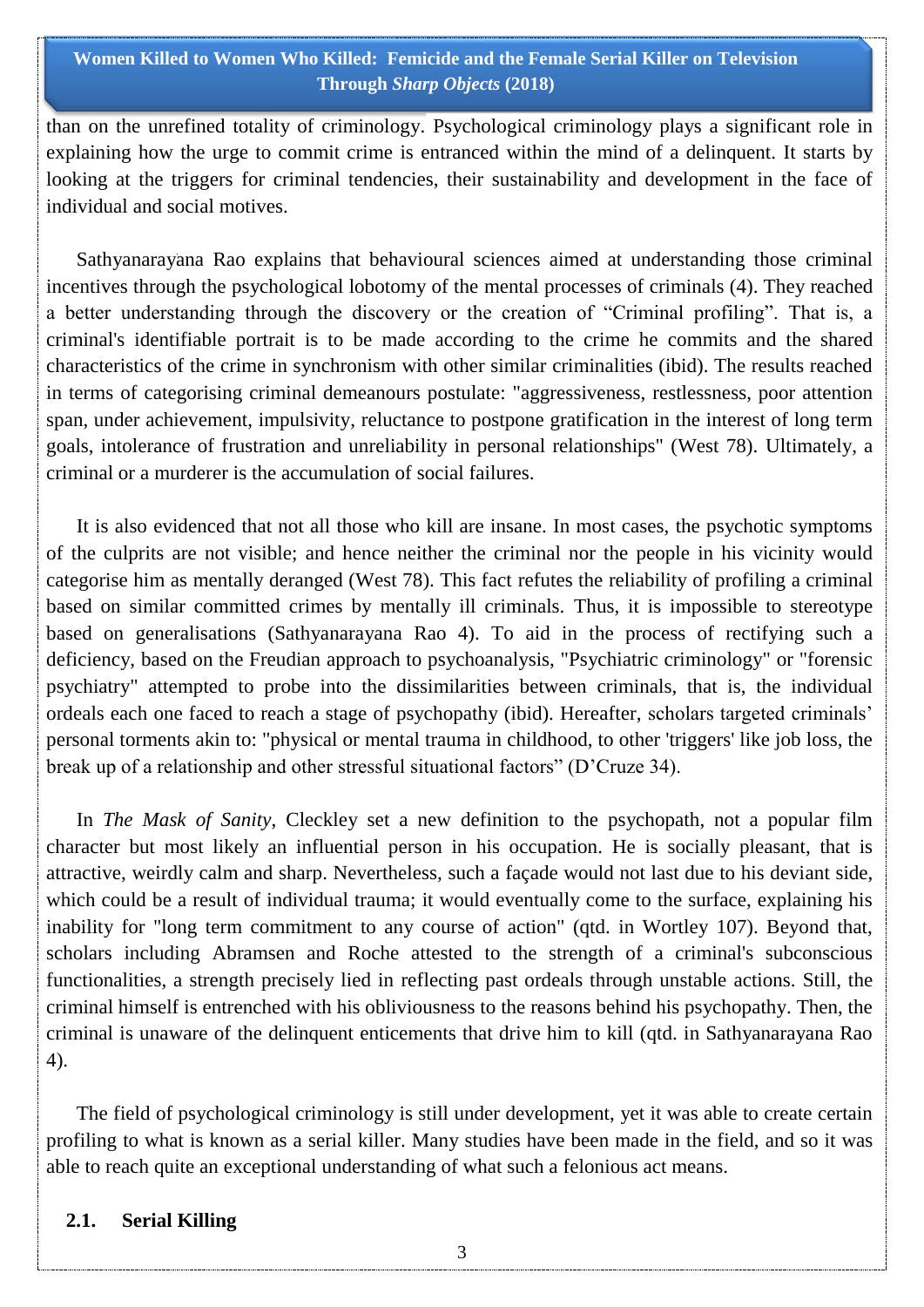The term serial killer was first coined in the 1980s by FBI agents to differentiate between an ordinary murderer and one who kills repeatedly (Scott 89), i.e., serial killing denotes a continuous murderous process. As defined by the FBI, "a serial killer is someone who has killed a minimum of three people" (qtd. in Philbin and Philbin 3). In most cases, the culprit does not personally know the victims, so passion cannot be considered an initiator (Philbin and Philbin 3). The mystery, however, does not lie in what a serial murderer is; rather, it lies in the temptations behind the creation of a monster.

 In *Soul Eaters*, serial killers are characterised based on childhood trauma, which according to Leyton, prevented feelings like regret, love and compassion from adequately developing, as they can only be grasped at a young age (qtd. in Venas 2). This failure leads to creating a psychopath, someone who experienced "emotional development issues", prudent and brilliant yet addicted to murder (Venas 2). Upon the investigation of Tampa, Florida"s culprit Joe Long, he claimed that the "severe head trauma" he went through in his accident gave him the urge to kill women. For others, it could be hereditary genes or infancy ordeals like being abandoned to live in an orphanage (Philbin and Philbin 4). Hence, most scholars, men of law and psychologists agreed on one idea, "that serial killers are programmed in their childhoods to be killers". This programming happens as a reaction to being illtreated by an elderly figure as an object to be harassed, hit, and sexually abused. Such injustices would create a sick child controlled by feelings of worthlessness and a subconscious impulse for an aggressive outlet. The process of releasing that anger starts through small creatures like animals, and with age, develop into bigger preys: human beings (Ibid 5).

 Predominantly, there are four types of serial killers. Firstly, there is the "visionary", or the hallucination victim, who is targeted by "voices' or 'visions" given to him by a higher force like god, evil or even a pet like David Berkowitz known, as "Son of Sam". He thought the dog next door guided him to kill. So, the voices or visions urge the criminal to think that a specific set of people need to be murdered, and he is obliged to comply. Secondly, as the name denotes, the "missionoriented" trusts in his undertaking to eradicate a disagreeable group of people from existence, similar to whores as it was the case for Robert Hansen. Then, the "power/control oriented" or the Ted Bundy, who is a killer with the need to exert power on his victims. Finally, the "hedonistic", who can either be "Oriented toward pleasure" or to be a "lust killer". Pleasure oriented or "thrill-seeking" ones feel such satisfaction when they kill, like "the Night Stalker". The lust killer akin to Edmund Kemper, on the other hand, feels sexual arousal as a result of the murder committed, so he continues to kill with the goal of reaching that sexual indulgence with no consideration to the human lives lost in the process (Peck and Dolch 225).

 Serial killers could also be categorised in a different manner that is based on being "organised or disorganised". The organised type is known for his caution and sharpness. He sees the devil in the details, and he rather calculates his moves before and after each kill to avoid leaving any evidence to be incriminated. He is also socially agreeable and sexually skilled. On the other side of the continuum, the unorganised kind is less intelligent and does not care about the meticulousness of his unlawful act, risking being caught. In addition, he features as being socially and sexually unsuccessful. Then, there is another dichotomy for the serial killer, the "mixed, or sadistic". A mixed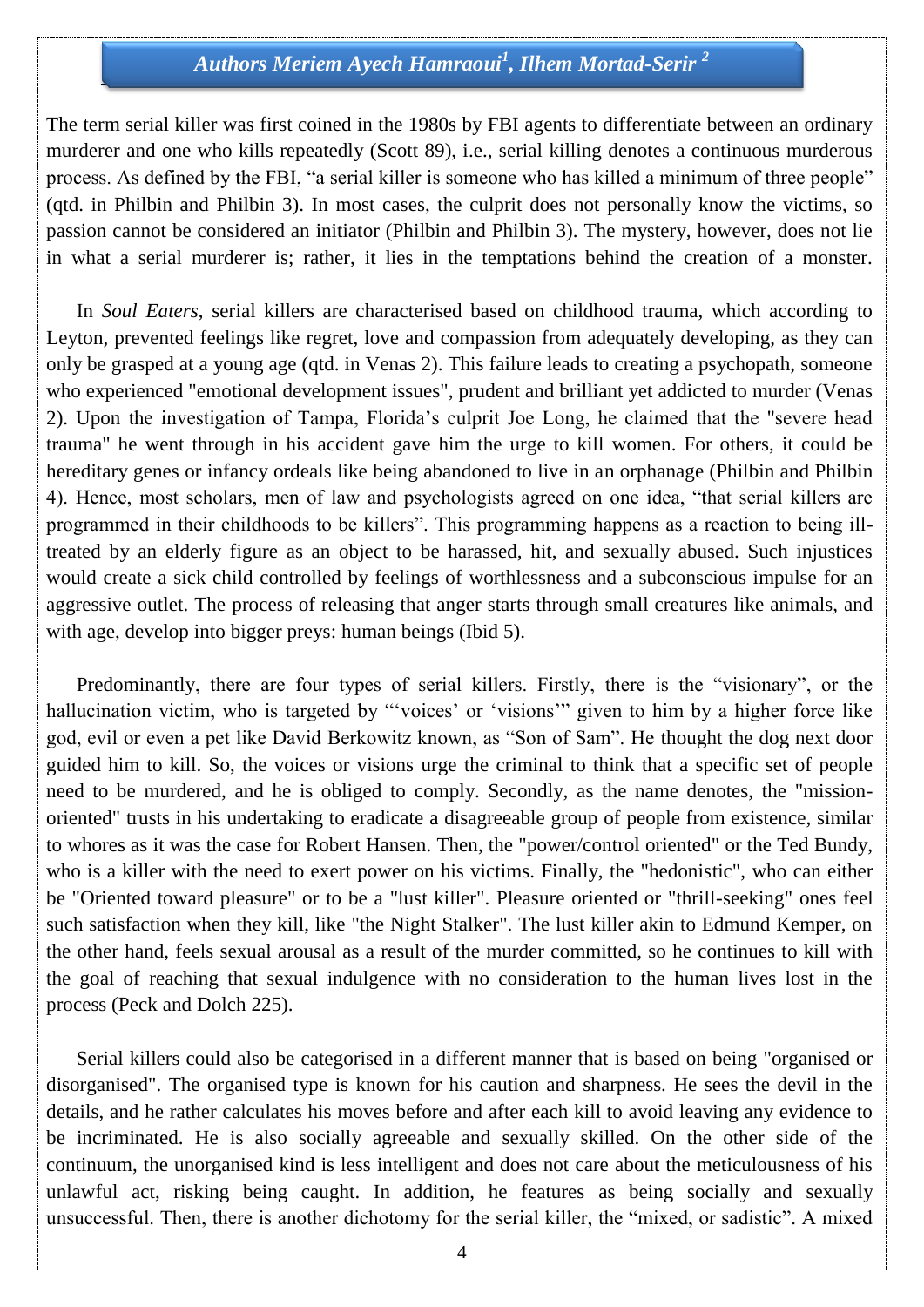serial killer is an umbrella term for both the organised and the disorganised types. The sadist, however, is that who enjoys lengthening the suffering of the victim. It is the process of torture that grants him gratification. Moreover, the sadist leans more towards an organised type (Foeling 98).

 Seemingly, the male serial killer was privileged for having many classifications, and have been subjected to various inquisitive crusades. Contrastively, female serial killers were not allowed as much fame, though some intellectuals defied the current and decided to dive into the criminalfemale"s realm. Women"s criminality was often related to their psychological instability, thence to study a female murderer is to dwell on her darkest mental spirals.

### **2.2. Female Serial Killers and the Psychological Turmoil**

Since the typologies of serial killers are general, they can also be applied to women. Having childhood trauma, psychopathic genes or mental breakdowns could also be the motives for women serial killers. But certainly, women experience pain differently. In an article entitled "Murder Becomes her", the author clarifies that: patriarchal discriminations, a life of oppression, sexual and emotional exploitation, compression and most importantly, mental enslavement could only bring women to the altar of insanity or murder **(**Huneycutt).

 Though there was not much importance given to female murderers, some displayed certain curiosity in explaining such an anomalous behaviour. Cesare Lombroso, the father of criminological studies, branded murderous women "as primitive and pathological individuals who had failed to develop into moral, feminine women" (qtd. in Estrada et al 138-39). While men fail to develop into compassionate beings, women fail to become feminine and thence become criminals. Apparently, this claim postulates that any woman who is not feminine is likely to be insane and thus murderous. The association between murder and feminism is further made by Freda Adler when she makes the link between women gaining equal rights in the last two centuries and women becoming criminals simultaneously (qtd. in Estrada et al 139). This rather outlandish coincidence suggests that gaining freedoms rendered women more vicious than they used to be. Throughout history, the female serial killer was categorised into a set of types. Kelleher and Kelleher provided the following: "black widow, angel of death, revenge killer, profit or crime killer, sexual predator, team killer" (Ferguson 316).

 In a general view, most female serial killers have steady homes and choose familiar victims from their vicinity. The main reasons for their kills include financial profit, vengeance or sheer pleasure. Regarding the different categories, the black widow is one whose victims are "husbands, former husbands, or suitors". In contrast, the angel of death is, in most cases, a caregiver who psychopathically ends up killing the ones in her care as if she seeks attention through their loss. That is why most serial killers known as the angel of death were nurses (Ferguson 316). Like the black widow, the revenge killer selects her victims domestically, precisely "family members". For-profit or crime killers, deceptively financial gain is the spur to kill. In contrast, the predatory serial killer tends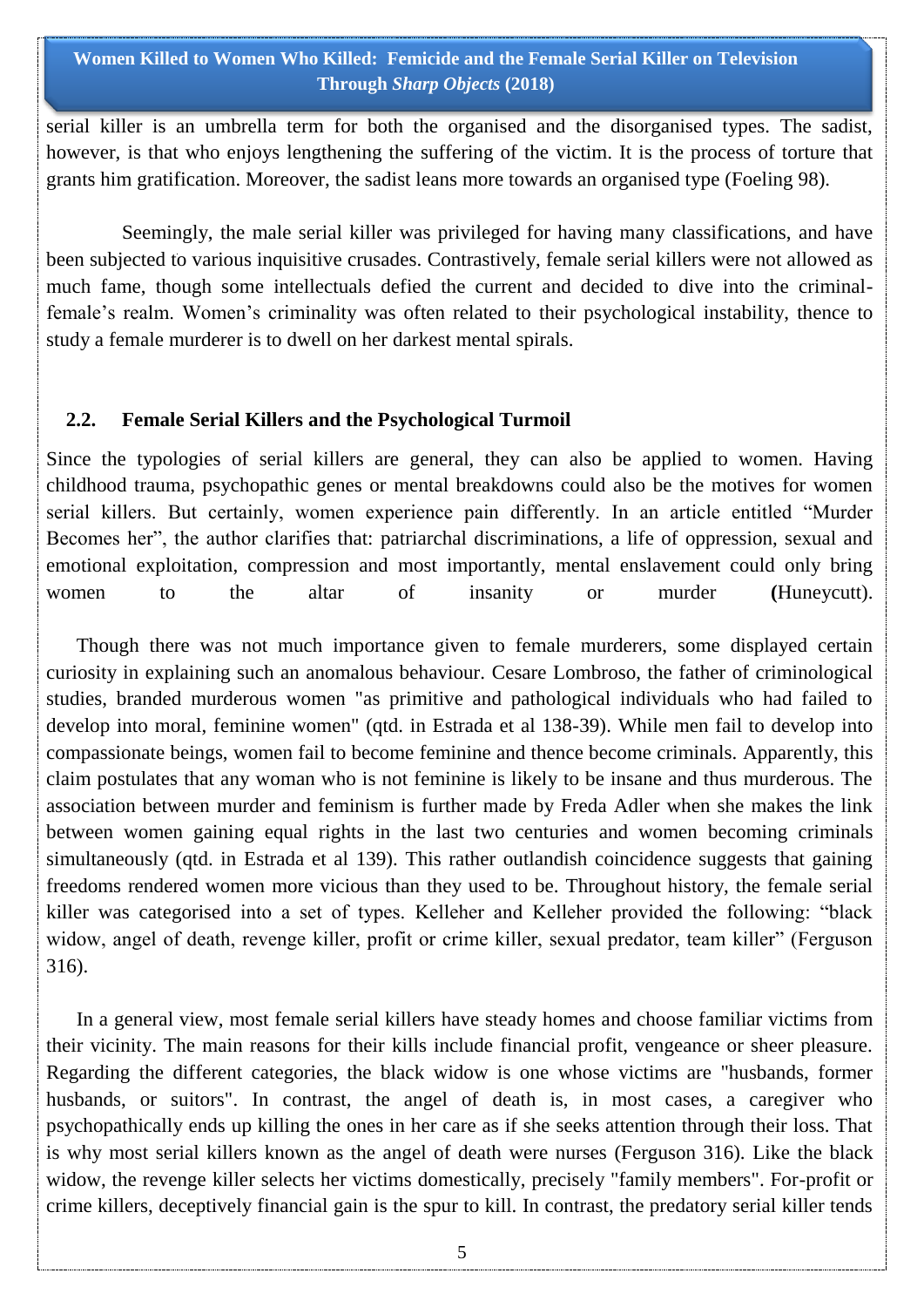to choose unfamiliar victims, precisely men whom she kills savagely, to reach sexual gratification (Foeling 102). The first female serial killer in history is believed to have been a predatory one: Aileen Wuornos. Finally, the team killer, who is certainly not independent in her choice nor method, either belongs to: "(1) male/female teams, (2) female teams" or "(3) family teams" (ibid).

 Be that as it may, if becoming murderous denotes insanity, then what brings women to such an unfortunate haven? What makes the angel in the house mutate into the angel of death? Scientifically, women tend to harm themselves more than they harm others. As a matter of fact, self-directed violence is a female territory, as testified by Hawton and his colleagues (qtd. in Pickard 72). These violent tendencies begin as a reaction to trauma, but in time there are more potent triggers such as: "ego, castration, penis envy, and the like", which seem to be a male interpretation of the female psyche. Penis Envy, for example, is Freud's understanding of the female urge for freedom, a woman for him is simply jealous of a man (Blumenfeld 82). As women tended to imitate men as they started gaining freedoms, they may have also imitated their psychopathic tendencies. Contrastingly, from a feminist point of view, it is beyond men's understanding; it is a revolt against gender-roles, and the female physiognomy (qtd. in Gurung 33).

#### **2.3. Femicide**

The term femicide, in its early days, denoted the "gender-based killing of women by men". It was first created by feminists during the late 20<sup>th</sup> century. However, with time it started to be used to describe any type of women murder (Nowak 1). There are various categories of femicide based on their orientation. The World Health Organization report sets four definitive types: "Intimate femicide", "Murders in the name of 'honour'", "Dowry-related femicide", and "Non-intimate femicide" (1).

 Intimate femicide comprises the highest percentage of female murders, i.e., a third of the total percentage. It is that in which a male partner kills his wife or lover. Even worse, the most targeted category is expecting women. Murders in the name of honour serve as a cover-up for obscene sins like "incest" or as a reputation protector and a punisher for those women who take liberties with sexual discretions beyond marriage lock, be them intentional, or forced like rape. The perpetrator is, in almost all cases, a family member, man or woman. On the same plain as honour-based murders, Dowry-related femicide is a drawback to ill-practised cultural traditions. Dowry, which is a sum of money paid by women to their in-laws in places like India, if not fully paid, becomes a reason for abusing, scaring or even killing women. At last, non-intimate femicide, which leaves the family borders, but is not any less horrendous. It postulates women's sexual abuse and torture before being massacred by strange psychopathic sex-mongers (WHO 2-3).

 Yet again, men seem to be the major perpetrators of women murder; only honour killings seem to have included women as culprits. There is indeed little research behind women killing her kind, and so the purpose of this research paper is to discover one of women"s inducements behind femicide. More precisely, to uncover one of the reasons behind women-women- killing on screen, this research chooses cinema, or precisely, television adaptation as the tool to lay the female serial killer bare.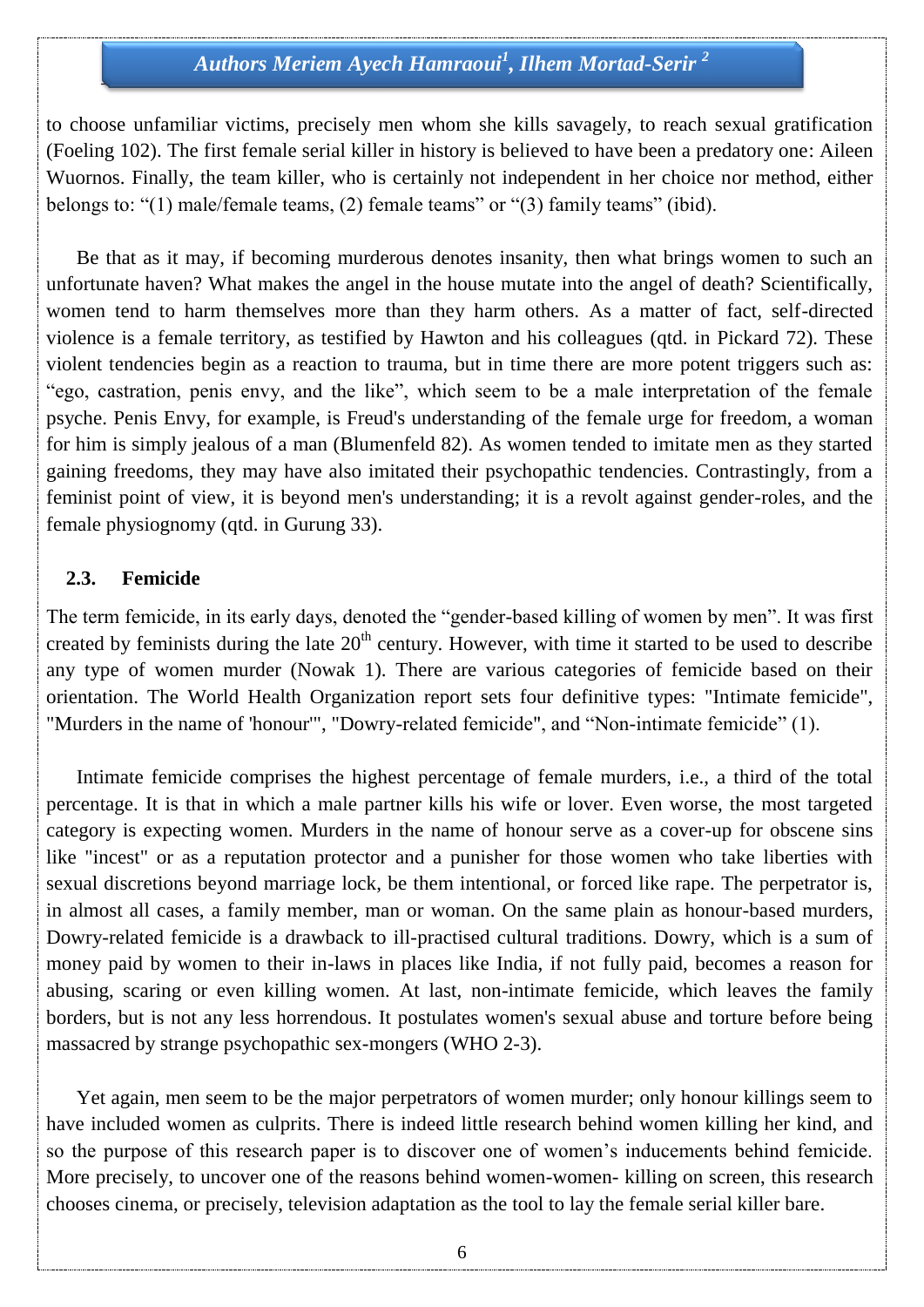#### **3. Cinema and the Serial Killer**

Cinema is quite a fledgling form of art compared to literature; it only dates back to 1895 (Metz 1). Nevertheless, its effect on the audiences was too pivotal that it quickly rose to power, just like the serial killer. Novels, films and Tv series with a psychopath at heart became the craze of the youth (O"Brien and Yar ix). They did not only shade the horror with the allure, but they also offered "the control over disorder, the pleasure of pattern-discovering, the identification with a strong representative of the law, and of course the enjoyment, from the reader's secure position, of the murders as art or simply as an intellectual game". Lost within the dopamine and adrenaline of the literary or cinematographic ride, the reader/ viewer is hypnotised into neglecting society's moral, ethical norms and internalising the appeal of a powerful, unscrupulous being. It renders the criminal a pleasurable artist and the crime a piece of art (Baelo-Allué 7).

 The art of the serial killer has gained much fame in the last two centuries. It engages the viewer as an investigator, where he tries to understand killing patterns, guess who the next victim would be, and who the killer is (Baelo-Allué 9). During the closing half of the 1900s, numerous savants have agreed to the allure of murder in fiction and to the truth behind it. Simpson revealed that a many scholars believed in the interconnectedness of patriarchy with the appeal of murder or the serial killing of women on screen. Suzanne Moore asserted the connections between "murder, misogyny, and masculinity" precisely the Hollywood industry directly or indirectly promoted "individual masculine terrorism against female victims, even in its fiction" (qtd. in Simpson x). That is why an amalgam of Feminist Film Theorists cooperated to reach a new method to analysing film by revealing concealed "misogynist behaviours and gender inequalities, in both the personal relationships and the social positioning portrayed in films" (Carrero 5).

 In contrast, there was a notable shift in literature and cinema to celebrate women who kill. Georgia brown mentioned the transformation, from the typical female in distress threatened by an insane male to a mentally ill woman menacing the life of men. Brown gave the example of King"s *Misery*; nonetheless, she also provided an explanation for the unhinged female conduct, as she related it to the effect of feminism on female characters. She asserts that any female character not fitting the feminine role is most likely to serve as a monstrous character on the Hollywood screen (qtd. in Gabbard and Gabbard 421). The attention shifting to female killers became well established in the final years of the 1900s with the release of *Basic Instinct,* the most unorthodox story of a female serial killer who attracts and kills men thanks to her all-sexually- bewitching traits (Simpson 211). The appeal of this category of stories did not fade, for many similar stories of the psychopathic woman have been made during the 21<sup>st</sup> century, including *Gone Girl* and *Sharp Objects* by Gillian Flynn, adapted into a movie and a Tv Series, respectively.

 To better understand the female serial killer, one believes the cinematographic utensil to be more encompassing due to its usage of the visual advantage to portray the monster. There is also the power shift to cinematographic works since they mutated into educational and cultivating indispensable apparatuses. They are more "popular, far-reaching, and, with any luck, entertaining", and farther than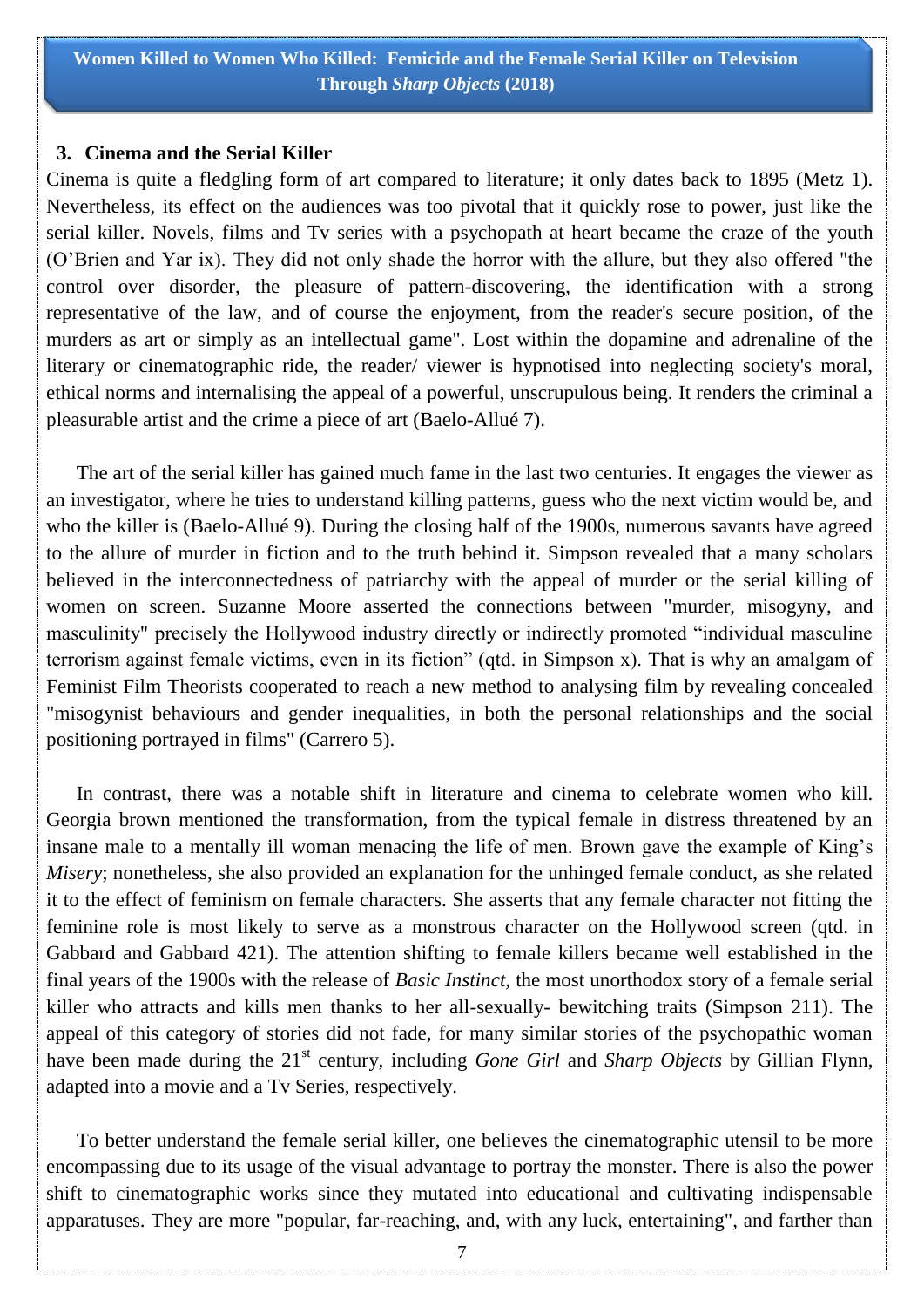that, the visual tool "plays an active role in shaping our collective consciousness" (Drucker). Psychology played a great role in the viewer- response. All the cinematographic gimmicks were developed based on their effect on shaping and motivating specific cerebral reactions. As the viewer's brain receives the horrific, suspenseful images, it experiences a psychological alteration in perception, which may not have been able to be experienced only by reading (Holl 23).

 It is to be clarified that this research aims not to favour film or TV series to the book versions, but rather to use the visual utensil to understand the dichotomy of the male/female serial killers. The focus will simply be on the cinematographic version, to keep women and murder at the centre, rather than adaptation theories.

#### **3.1. The Feminist Film Theory**

The discipline of studying cinematographic artefacts had come into existence during the second half of the 1900s. At first, it was mainly dominated by literary men "who offered film appreciation, analysis, and history as variants of their literature courses" (Andrew 882). With time, the discipline started to spread vastly across other fields but, it was not given full vent. There have been no straightforward methods associated with the analytical process of studying film at the time, and thence the totality of an analytical discipline for cinema became but a fantasy.

The advent of the  $21<sup>st</sup>$  century brought new changes to the Society of Cinematologists. They declared that the field encompassed: "Film Studies, Cinema Studies, Television Studies, Media Studies, Visual Arts, Cultural Studies, Film and Media History, and Moving Image Studies" (Andrew 883-884). The research field became broader in scope, reaching all visual media. TV series, for example, belong to the realm of film and cinema, "Film producers regard TV as part of the established distribution system of cinema" (Carroll 20), meaning a TV series is but an extended version of a film. In regards to the analytical theories, there is a bundle of theoretical approaches to film studies that work interchangeably or separately to reach the results needed (McGowan 27). With the rise of feminism and its high reach to all domains, the filmic genre was also privileged to welcome the feminist theory as one of the analytical approaches used to study cinematographic productions in all their variability.

 At first, studying women representation in cinema focused on "the search for a suppressed canon of women filmmakers-a feminist version of the auteur theory-and the study of the image of women in films, primarily the image of women in films by men", in a sense it was similar in view to feminist literary criticism. Be that as it may, by the mid-1980s, the psychoanalytical feminist approach to film rose to play a pivotal role in film criticism (Carroll 349). The process of investigating women and psychology in films resulted from two distinct urges. The meaning of the psychological bearings of film in association to gender properties, and the wish to make sense of the role gender plays in cinema, or how people of both genders reflect on cinematographic works with gender at their core. The latter resulted from the political dispute on women's representation or position in the filmic world in contrast to men (Kuhn 1222-1223).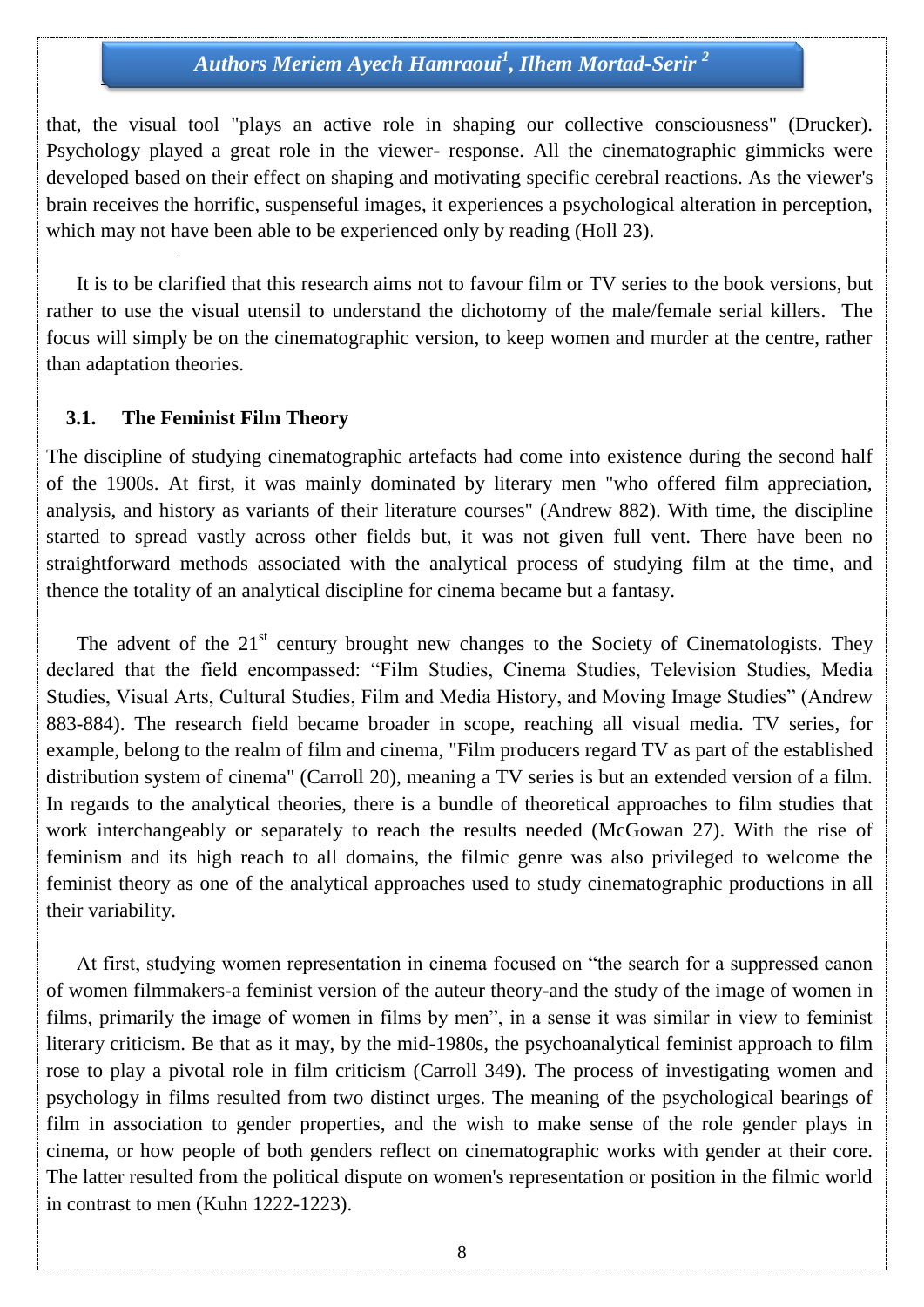The feminist theory thence brought sexism in films into the spotlight because it revealed the extent to which the female portrayal was restricted and dominated "by the dichotomy of the mother versus the whore". Women belonged only to these two groups, the saints or the sinners, in the case of this paper, the victim or the culprit. This misogynistic trend also had a toll on women in real life because society would expect them to fit the stereotype (Carroll 349). Therefore, the visual media is not to be studied based on its cinematographic technicalities but on its engagement with "external issues: "race," gender, violence, and so on" (Kuhn 1226).

### 4. **Sharp Objects (2018)**

*Sharp Objects* is a novel written by the American author Gillian Flynn, first published in 2006, and in 2018 its HBO Tv adaptation was released to the audiences. Both works tell the story of the young journalist Camille Preaker who returns to her shady birth-town Wind Gap to investigate the murder of two young girls but winds up lost in the toxic horrific nooks and crannies of memory lane. The audiences also find themselves in the presence of an unexpected serial killer, if not more than one.

Directed by Jean-Marc Vallée, the Tv miniseries' screenplay was heavily based on Flynn's novel and modified by other writers, including Marti Noxon, Alex Metcalf, Vince Calandra, and others (Weinlander and Pinals 127). The principal characters in the show are: Camille Preaker played by Amy Adams, Adora Crellin as Camille"s mother by Patricia Clarkson, Camille"s half-sister Amma Crellin acted by the young talented actress Eliza Scanlen, along with detective Richard Willis powerfully portrayed by Chris Messina (ibid 127-128). According to the different rating platforms, the miniseries is quite appreciated by the audiences. For Rotten Tomatoes, it received a 92%, on IMDb an 8,1/10, and on Times of India 4/5.

 In a 2018 online article on the *Vulture*, New York, Bastién refers to the reasons behind the allure of the miniseries. She praises the suspenseful unexpected nature of the events, and especially the winding up of the story. Besides the story, she admires the characters as well for being beyond the usual; they are bruised and unstable. They are mainly female characters which allow the readership a broader view, a "study about how women grapple with intimate abuse and violence, in the process becoming a towering achievement for each of its leads" (Bastién). With much focus on deranged women, the miniseries presents a captivating storyline.

### **4.1. The Typical Serial Killer Vs Amma Crellin**

Amma Crellin is a young girl of 13 years old. She is the epitome of the cool girl outside the house and the perfect doll inside it. At first glance, no one can take her for a serial killer nor even remotely aggressive. Still, somehow Amma fits the psychopath profile; she is beautiful, socially pleasant, sharp and calm, and she is the most popular girl in town, but during the nights, she goes out drinking and partying and bullies John Keen, whom we know as one of the victims" older brother (*Sharp Objects*: Ep 3, 02:22-02:52). On another night, she tormenters detective Willis, using obscene words, and her sister when she sticks a lollipop in her hair, something not even an older man would dare to do (ibid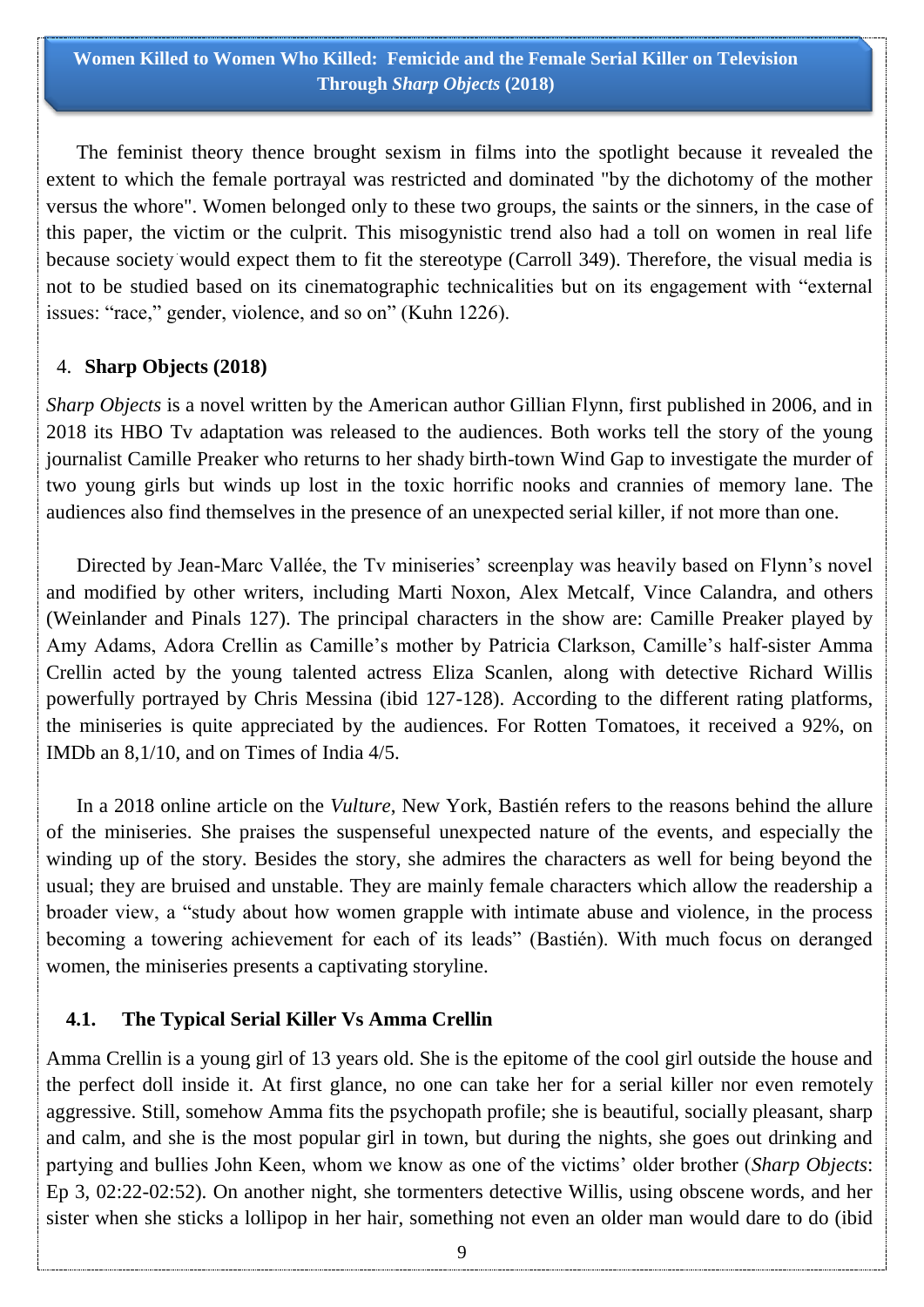44:30-46:30), for her deviant side cannot be kept at bey as Cleckley asserted (qtd. in Wortley 107). Even at the first moments the viewers meet Amma, she wears revealing casual clothes which make her look much older than her age, she is smoking weed, and she makes fun of death alluding to the dead girls (*Sharp Objects*: Ep 1, 19:28-20:15).

 From the psychopath to the serial killer, the latter is thought to be programmed at a very young age as a subconscious response to trauma and child abuse by an elder creating an ill infant with uncontrollable urges to hurt, commencing by smaller prays to bigger ones (Philbin and Philbin 4). In Amma's case, such trauma resulted from her mother Adora's excessive control and over protectiveness. Amma was, in fact, living the trauma since she was just a child, though she did not look like it. Throughout the eight episodes of the series, Adora's attempts to keep Amma to the confines of the house, dressed like a baby doll, are witnessed. In Amma"s words from the first episode, "I"m just her little doll to dress up". Nonetheless, Amma is, as she calls herself, "incorrigible"; she only keeps the doll façade at home for Adora (*Sharp Objects*: Ep 1, 54:03-54:20). Further, Adora keeps Amma sick, giving her poison and pills to stay in bed to the extent that Amma even develops immunity against it (ibid: Ep 8, 34:50-35:10).

 Amma also fits the serial killer typology concocted by the FBI (qtd. in Philbin and Philbin 3). She killed more than one girl, belonging to the same category in different periods. Ann Nash, who was killed a year before the second victim Natalie, as described by her father, "was plane, but she was smart, she…did for herself", she was not the typical little girl. From her picture, she had short disorderly hair, which she cut by herself, and wore overalls. She was a vibrant tomboy (*Sharp Objects*: Ep 1, 43:23-44:44). Similarly, Natalie's mother spoke of how her daughter was a stubborn, opinionated free soul. She called her: "A spitfire, a contrarian, a tomboy, a goofball. Smart as a whip, she didn"t suffer fools" (ibid: Ep 2, 10:35- 10-58). Concerning the last victim, she looked so similar to Ann with short unruly hair and glasses (ibid: Ep 8, 36:32-36:38), and she was brilliant when she commented on Frank"s editorials and spoke of her future plans (ibid, 42:57-43:11). In a more explicit sense, the murdered girls were mini-feminist women. They were independent, tenacious, and far from being feminine; therefore, they were most likely chosen for such a reason.

 Though Amma did not follow the same pattern in killing, like a true serial killer, she left an identical signature in all the girls. She mutilated the bodies by leaving them with toothless mouths, like "a prop" or a plastic "doll" referred to by Chief Vickery as "little "O" for a mouth" (*Sharp Objects*: Ep 2, 07:10- 07:20). The lack of Amma's care to the details insinuates that she belongs to the unorganised type of serial murderers (Foeling 98) as she changed her pattern for killing and dropped Natalie's body in a public place in town. The detective called her stunt "risky" with "way more chance of being caught" (*Sharp Objects*: Ep 2, 07:02- 07:24). Nevertheless, she is socially agreeable and intelligent, so she is rather a mixed serial killer, organised and disorganised (Foeling 98). After all, Amma was not caught.

 Be that as it may, she seems to belong to the "hedonistic" type, she seeks the pleasure in killing (Peck and Dolch 225), she tells her sister Camille "sometimes you need to be mean, or you'll hurt",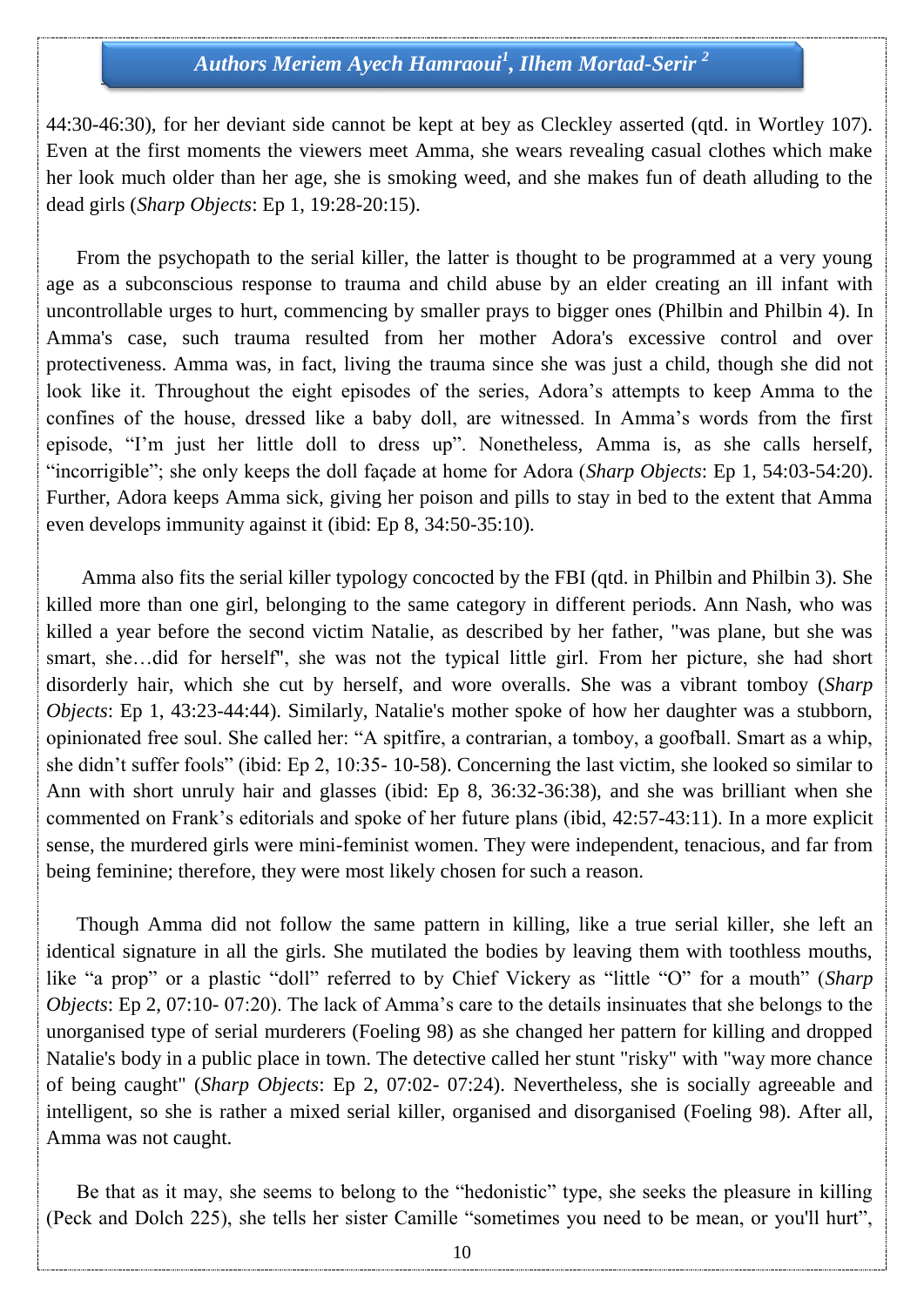Camille thought Amma referred to hurting herself, but it was the other way around (*Sharp Objects*: Ep 6, 45:38- 45:50). To feel fulfilment Amma took lives, yet the lives she took were of girls her age. Having said that, these features apply to the usual type of serial killer; while Amma is a little girl, she does not fit the major serial killer features, which are age, pattern and choice of victim.

### *4.2. Amma Crellin the New Female Serial Killer on Television*

While the typical female serial killer is a vengeful wife, a seductive lover, a predator seeking retribution, a gold digger or a death-giver (Ferguson 316), *Sharp Objects* defied the typical female view and put forward a new monster. As feminist film theory postulated, women in media were destined to fit a stereotype of the sinner or the virtuous (Carroll 349). Women were not supposed to be merciless beasts. That is why in the series, women were never suspected, even when the little boy James spoke of the woman in white who took Natalie, no one believed him; instead, the police and others thought it was part of their folklore ghost story (*Sharp Objects*: Ep 2, 35:05-35:35) because simply for them, women are unable to commit such awful crimes, they can only be victims, following on the misogynistic nature of media, as the feminist theorists would refer to it. Still, in *Sharp Objects*, Amma Crellin destroyed the stereotype; she is both the killer and the victim.

 Amma was too young to fit the age categories either of men or women; her choice of victims was also problematic, for a female serial killer rarely, if not never, commits femicide intentionally. According to Foeling's graphical study of the female serial killer, the minimum age for women to kill is 20, and that is for a team killer (102). Concerning the types of victims chosen by the different types of women serial killers, their preys are primarily men, and even if women are included in some rare cases, they are not specifically chosen for a particular reason. Moreover, women rarely kill violently, except for the predatory ones. However, they did not choose women, nor strangling (ibid), which was Amma's way. Strangling then is but an indicator of Amma's repressed rage. A woman in film and Tv was often portrayed as a femme fatal, a sexy, seductive female killer such as Sharon Stone in *Basic Instinct* (Simpson 211), or as the crazy former nurse in *Misery* (qtd. in Gabbard and Gabbard 421). Amma was indeed sexually appealing and seductive, but she was a child, which made her inaccessible. In addition, Amma did not target men, nor did she seek revenge, money, or sexual retribution.

 Amma targeted girls of the same age as her. Those girls were not forced to be barbies like she was. They were not obliged to behave, stay home, or report their whereabouts at all times as Adora expected of Amma (*Sharp Objects*: Ep 1, 51:08-51: 18). They did not have mothers who expected a perfect child, as Amma alluded to her dead sister Marianne (ibid, 53:30-53:40). Amma was an oppressed female, and fraught women have but two exits, to become insane or to hurt (Huneycutt), so she became the dichotomy of the doll inside and the predator outside. Unintentionally Amma was mimicking Adora"s over-control on smaller territories like the mini-house identical to Adora"s. Amma called it her "fantasy" (*Sharp Objects*: Ep 1, 51:40- 52:10), and she obsessed with how it should have been the same as Adora's. One day, she had a mental breakdown because the pillows did not match (ibid: Ep 2, 50:06- 50:15). More astonishingly, Amma's pulled teeth signature was her attempt of an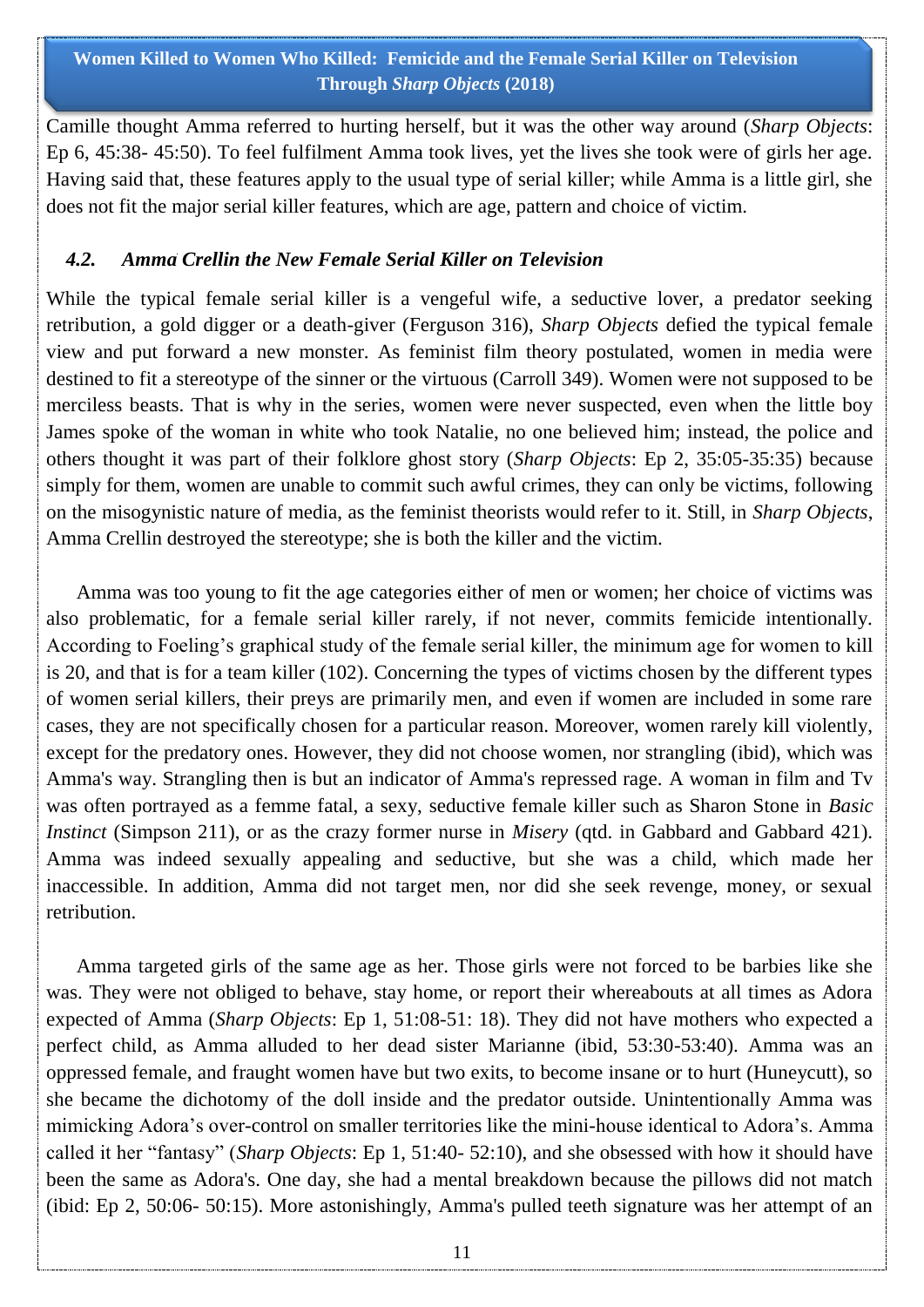identical ivory floor to Adora's. In the finale episode, Camille discovers that the girls' teeth were used in Amma's mini-house. It is then that she realises that Amma was the real killer (ibid: Ep 8, 47:05- 47:36). Amma also exerted control over her friends like her mother, whom she believed loved her to the extent of worship. She claimed they would follow her every command she just needed to ask (ibid: Ep 3 04:07- 04:30).

 Despite her supposed power control, inwardly, Amma wished to be as free as those girls she killed. Her envy towards their freedom was translated through her crimes. Penis envy, in this light, is rather uncanny, Amma does not envy men for their freedom, but she envies other females. Amma had no issue with men; she bullied elder ones like John Keen and used the others sexually as she alluded to Camille (*Sharp Objects*: Ep 6, 45:05 45:15). On the other hand, she was jealous of Marianne because she was the perfect obedient girl, when in fever, she says, "I'm not as good, I can never be as good as someone dead" (ibid: Ep 7, 26:25- 26:32). A puppet, a monster and a victim, Amma was also Adora"s little sick project like Marianne was. Astoundingly as it may seem, Adora would render Amma ill to nurse her and keep her subordinate. Amma says that Adora prefers her sick (ibid, 06:24- 06:30). Though Amma controlled the lives of some and took the lives of others, she was not in control of hers. Just like her sister, she could have died of the poison Adora was feeding her if it was not for her immune system (ibid: Ep 8, 34:50- 35:08).

 Before being a serial killer, Amma was the victim of another woman, in fact, another serial killer: an angel of death. Adora Crellin killed her first daughter Marianne as a result of her mental illness Munchausen by proxy. It is the act of making her sick and pretending to care for her to gain sympathy and appreciation, but being the intense woman that she was, Adora ended up killing her daughter (*Sharp Objects*: Ep 7, 10:25- 11:02). Camille was going to be her second victim if it was not for her strong, stubborn nature. Camille, instead, chose to be a self-harmer than let Adora end her life. Finally, Amma was almost the third victim if she did not become immune to the poison (ibid: EP 8, 34:50- 35:08), and she, herself, became the new-born serial killer.

 Like Amma, Adora too was oppressed by an elder woman, her mother, Joya. Adora mentions to Camille that she thought having a compliant daughter who would save and love her would make her own mother love her too, but that would not happen. Adora"s words insinuate an apparent motherdaughter conflict between the women in the story. Camille called her mom a child at the time, perhaps because she did not complete her entire mental growth, a growth which could have spared her being a sick, murderous woman who almost became a serial killer (*Sharp Objects*: Ep 4, 33:10- 34:15). Horrendously, Joya would punish little Adora with cause or without it, by leaving her in the middle of the night in the middle of the wilderness (ibid: Ep 8, 23:52- 24:50), and this is but one instance of how Adora was abused, the viewer is not allowed further probing into Adora's background, yet this incident alone is an enough peak to the reasons why Adora turned out deranged.

 It was a repressive matriarchal family that expected way too much of its women. In a particular instant, the viewer witnesses both Amma's and Adora's attempts into a feminist silhouette. Amma wished to bring a change in the school play by making the lead female character the first to have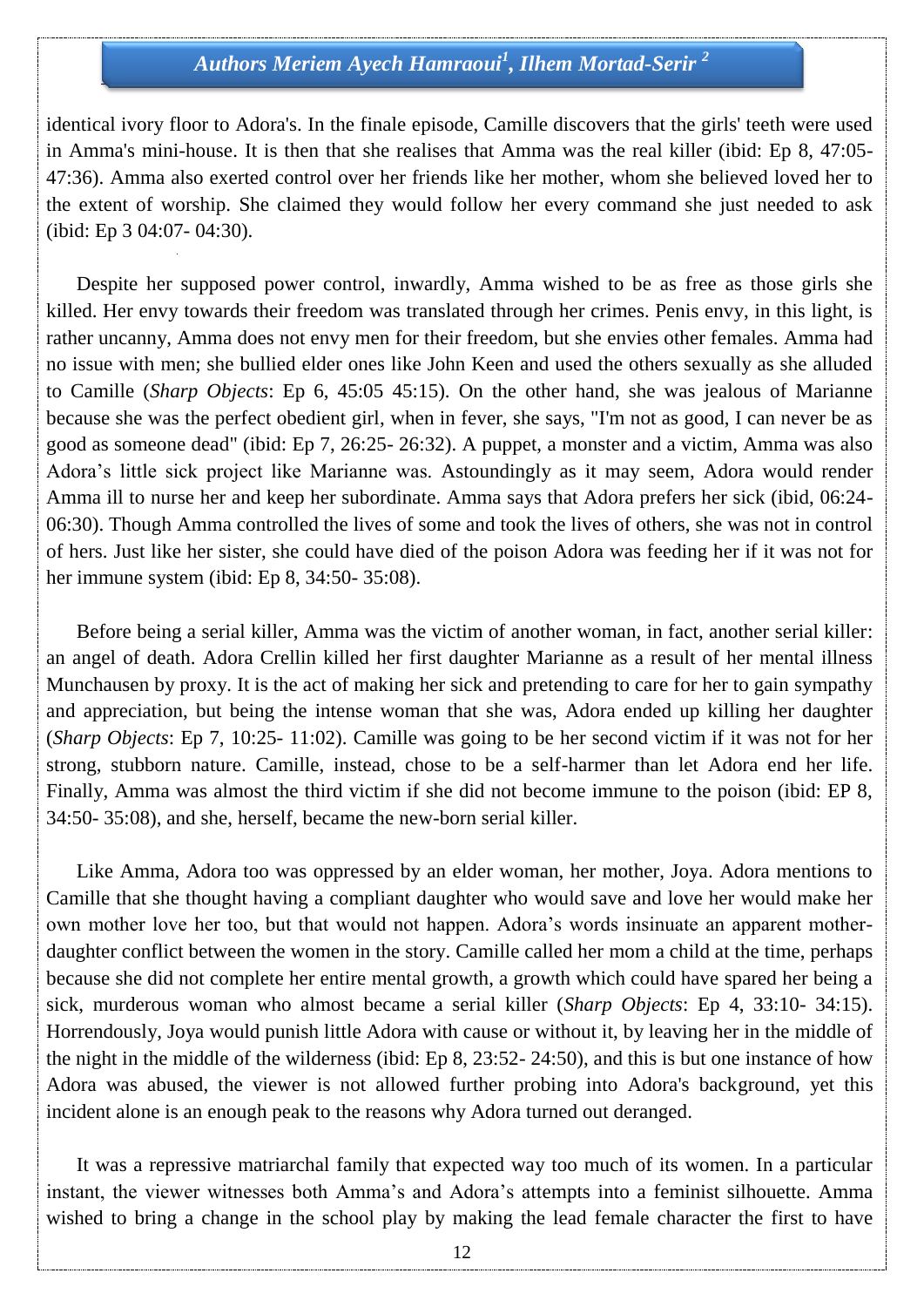created a female militia the world had ever seen, but she was rejected by her teacher (ibid: Ep 4, 13:30-13:41). The astonishment lies in Adora's comment on the original play that it portrayed women as non-fighters simply because men wrote it, which led Camille to question if she was a feminist. Nevertheless, Adora would directly put on the mask of femininity, criticising Camille's attire (ibid: Ep 5, 09:09- 09:18). If only Adora and Amma were not forced to be feminine, they would have certainly become feminists. Perchance, that inner conflict of seeking freedom or latching into feminine approval gave birth to the psychopath. The history of Amma"s family was filled with women who hurt and oppress other women, and that could have been why Amma chose to terminate the life of girls; that is what made a new type of serial killer.

 Jealousy on one side and women-women oppression on the other made Amma and Adora the monsters they became. The series did not only display the serial killer from a different angle, but it also showed deranged, oppressed women, and most importantly, women who diminished the roles of others of their kind. If one dares say, it is the epitome of the eternal fight between the feminist and the feminine. Only in *sharp Objects*, the feminine is the monster who extinguished the flame of freedom in women's hearts or stopped their hearts from working altogether. Through the lens of the feminist film theory, this work did not only uncover how women are expected to fill a certain feminine stereotype but also revealed the result of such horrible discrimination, even by and among women.

#### **5. Conclusion**

A female serial killer is certainly not a novel phenomenon, neither in reality nor in fiction. Violent, murderous men and women were studied long in time by criminologists and psycho-analysts. Criminal behaviours were studied based on their incentives, mutations and developments. The serial killer, at a certain stage in time, represented the best criminal body. S/he is one who takes the life of more than three people in a similar manner. At criminology's dawn, the male serial killer was the craze of research, but in time even female killers took the spotlight.

 Typologically, most serial killers were men who targeted both genders but majorly chose women, committing femicide. It was not orthodox for women to serially kill, and even when they did, they have not explicitly planned on targeting women. Femicide, as the act of choosing to terminate the lives of women, was a male terrain; however, due to certain variables, women as well joined this male club. It seems, even women reached a certain level of instability, that they would violate the lives of other females. Literature and Cinema as real-life vehicles portrayed this new type of female serial killer, and *Sharp Objects* is the best example.

 While women in Media and fiction used to fit the docile profile, time allowed the presence of more independent women. Nevertheless, in the realm of crime, women were mostly victims and fragile hunts. The coming of the  $20<sup>th</sup>$  century allowed the emergence of the violent and even serial killer woman, whereby she as well was supposed to fill a stereotype of one of the determined clichés of the serial killer. In *Sharp Objects*, however, a new type is advanced. It is an oppressed female who resorts to serial murder, yet unusual to the world of women discrimination. The oppressor is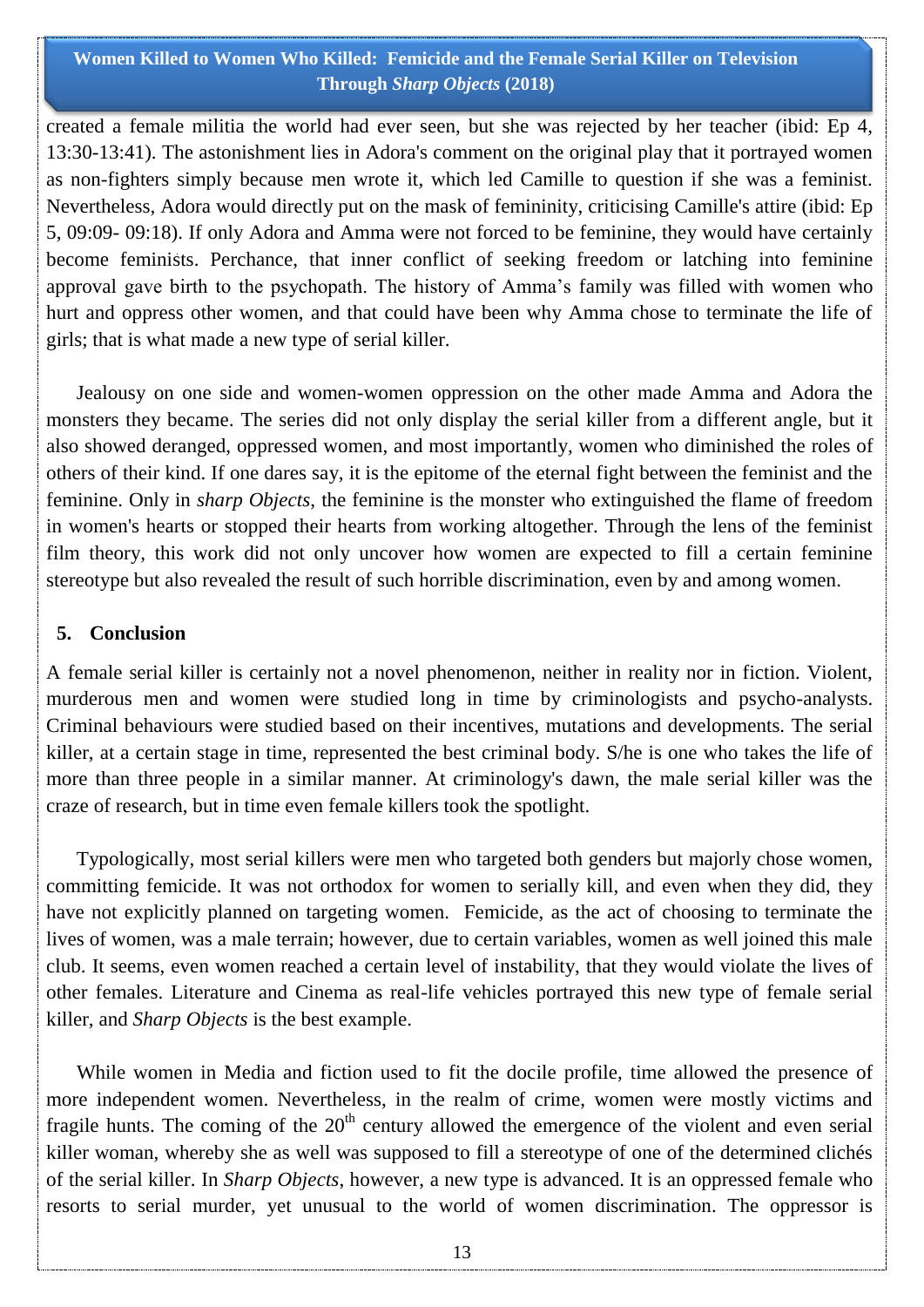somewhat of a new type. It is matriarchal oppression that decimates the new female, a matriarchal society that refuses independent, shrewd women like Adora would have been, or Amma and just like the dead little girls Ann and Natalie were. Alternatively, it is an oppression that gave birth to the female-female murder, when a female takes the life of her sister.

### *6. Bibliography List***:**

*Primary source, Tv Series: Sharp Objects* (2018), Dir. Jean-Marc Vallée, Perf. Amy Adams, Patricia Clarkson, Eliza Scanlen, Chris Messina, Warner Bros, Television Distribution,

### *1. Books***:**

André Ravenskul Venas (2019), *Soul Eaters,* Lulu.com, USA;

Anthony Walsh, Lee Ellis (2007), *Criminology: An Interdisciplinary Approach*, Sage Publications Inc, England;

Christopher J. Ferguson, ed (2010), *Violent Crime Clinical and Social Implications,* California: SAGE Publications, Inc, USA;

Metz Christian (1974), *Language and Cinema*, The Hague, The Netherlands;

Dennis L. Peck, Norman A. Dolch, eds (2001), *Extraordinary Behavior A Case Study Approach to Understanding Social Problems*, Prager Publishers*,* England;

Gini Graham Scott (2007), *American Murder*, Praeger, England;

Karen. T Foeling, ed (2007), *Criminology Research Focus*, Nova Science Publishers, Inc, USA;

Katherine. S. Williams (2012), *Textbook on Criminology,* Oxford University Press, England;

Martin O"Brien, Majid Yar (2008), *Criminology the Key Concepts*, Routledge, Taylor & Francis Group, England;

Philip. L. Simpson (2000), *Psycho Paths: Tracking the Serial Killer Through Contemporary American Film and Fiction*, Carbondale: Southern Illinois University Press, USA;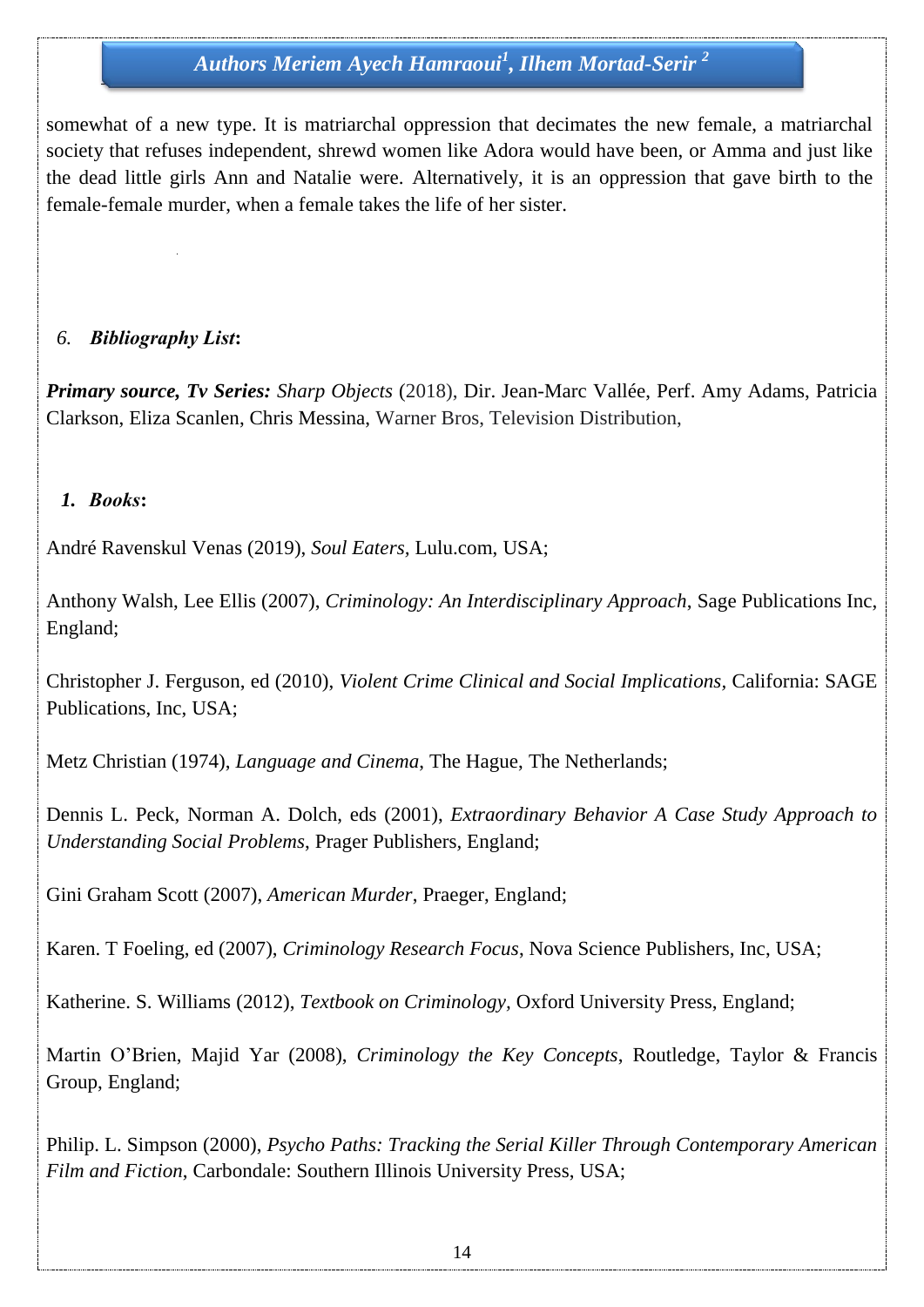Richard Wortley (2011). *Psychological Criminology an Integrative Approach*. Oxen: Routledge, USA;

Robert Blumenfeld (2006), *Tools and Techniques for Character Interpretation: A Handbook of Psychology for Actors, Writers and Directors,* Limelight Editions, USA; Shani D"cruze, Sandra L. Walklate, Samantha Pegg (2011), *Murder*, Routledge, USA;

Stephen E. Brown, Finn-Aage Esbensen, Gilbert Geis (2013), *Criminology Explaining Crime and Its context,* Anderson Publishing, Elsevier, USA;

Tom Philbin, *Michael* Philbin (2009)*, The Killer Book of Serial Killers Incredible Stories, Facts, and Trivia from the World of Serial Killers*, Illinois: Sourcebooks, INC, USA;

Ute Holl (2017), "Cinema". *Cinema, Trance and Cybernetics,* Amsterdam University Press, Netherlands;

### *2. Theses:*

Carlota Ares Carrero, "Alfred Hitchcock"s Psycho: A Gender Studies Perspective", Faculty of Filoloxia Inglesa, University of Coruna, Spain, 2017;

### *3. Journal article***s:**

Annette Kuhn (2004), "The State of Film and Media Feminism", Beyond the Gaze: Recent Approaches to Film Feminisms Special Issue Editors Kathleen McHugh and Vivian Sobchack. The University of Chicago Press, Vol. 30, No. 1;

D. J West (1988), "Psychological Contributions to Criminology", The British Journal of Criminology, A HISTORY OF BRITISH CRIMINOLOGY, Oxford University Press Vol. 28, No. 2;

Dudley Andrew (2009), "The Core and the Flow of Film Studies". The Fate of Disciplines Edited by James Chandler and Arnold I. Davidson. The University of Chicago Press, Critical Inquiry, Vol. 35, No. 4;

Felipe Estrada, Anders Nilsson, Tove Pettersson (2019), "The female offender - A century of registered crime and daily press reporting on women"s crime", Nordic Journal of Criminology, Routledge, Taylor & Francis Group, Vol. 20, No.3;

Kesherie Gurung (2018), "Bodywork: Self-harm, trauma, and embodies expressions of pain", Art & Humanities in Higher Education, Authors, 2016 SAGE. Vol.17, No.1;

Krin Gabbard, Glen Gabbard (1993), "Phallic Women in the Contemporary Cinema", American Imago, PSYCHOANALYSIS AND FILM, the Johns Hopkins University Press, Vol. 50, No. 4;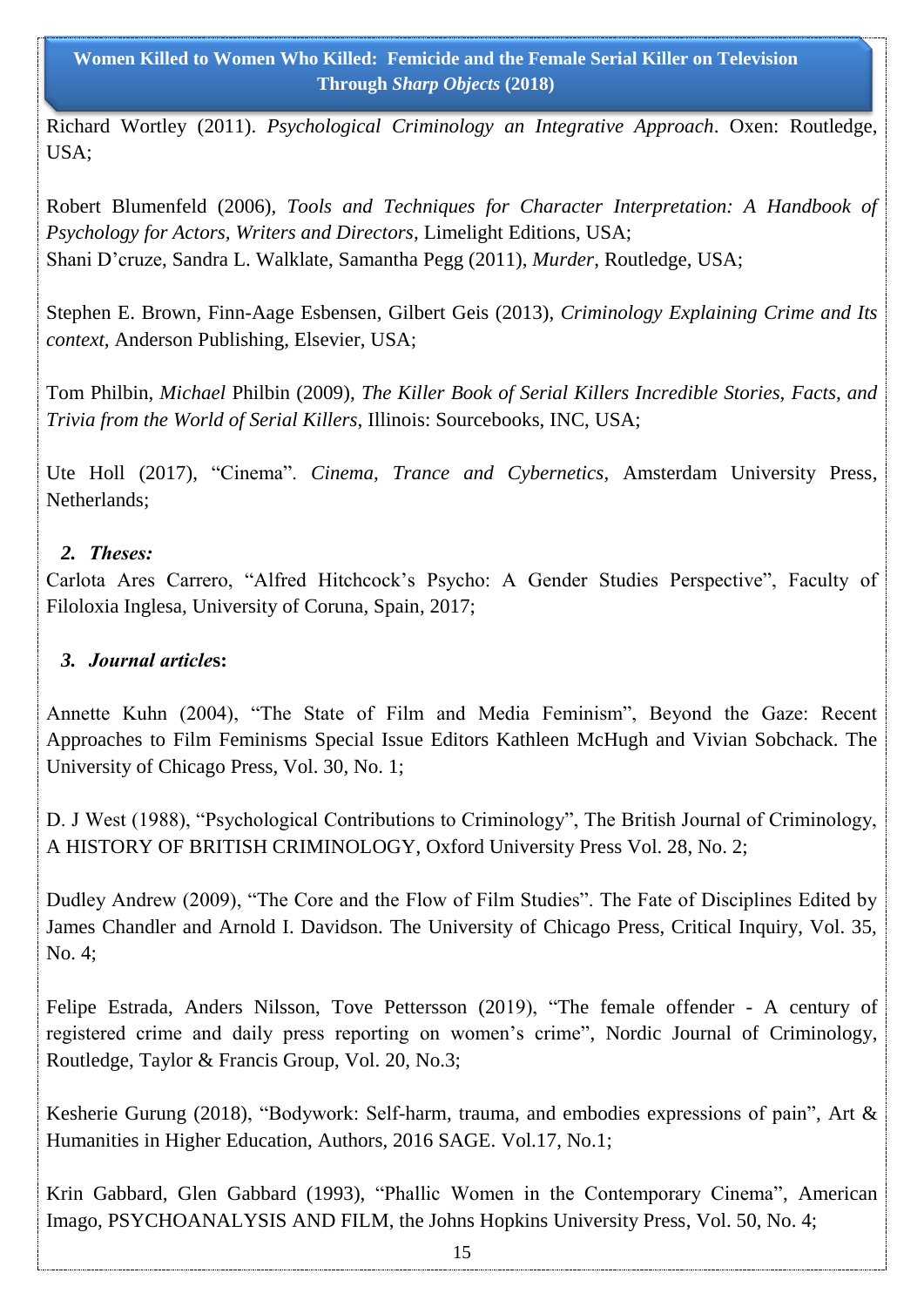Naheed Qasim, Shehnaz Mehboob, Zainab Akram, Hajira Masrour (2015), "Women"s Liberation: the Effects of Patriarchal Oppression on Women"s Mind", International Journal of Asian Social Science, Vol. 5, No. 7;

Noel Carroll (1990), "The Image of Women in Film: A Defense of a Paradigm", The Journal of Aesthetics and Art Criticism, Feminism and Traditional Aesthetics, Wiley on behalf of The American Society for Aesthetics, Vol. 48, No. 4;

Noel Carroll (2001), "TV and Film: A Philosophical Perspective", The Journal of Aesthetic Education, University of Illinois Press, Vol. 35, No. 1;

Sonia Baelo-Allué (2002), "The Aesthetics of Serial Killing: Working Against Ethics in "The Silence of the Lambs" (1988) and "American Psycho" (1991)", Atlantis, AEDEAN: Asociación española de estudios anglo-americanos, Vol. 24, No. 2;

Thèrése Murphy, Noel Whitty (2013), "MAKING HISTORY: Academic Criminology and Human Rights", The British Journal of Criminology, Oxford University Press, Vol. 53, No. 4;

Todd McGown (2003), "Looking for the Gaze: Lacanian Film Theory and Its Vicissitudes". Cinema Journal, University of Texas Press on behalf of the Society for Cinema & Media Studies, Vol. 42, No. 3;

T.S. Sathyanarayana Rao, "Psychiatrist and the science of criminology: Sociological, psychological and psychiatric analysis of the dark side", Indian Journal of Psychiatry, Vol. 49, No.1;

## *4. Internet websites***:**

Angelica Jade Bastién (2018), "*Sharp Objects* Finale Recap: Don"t Tell Mama". *New York Vulture[:https://www.vulture.com/2018/08/sharp-objects-finale-recap-season-1-episode-8-milk.html](https://www.vulture.com/2018/08/sharp-objects-finale-recap-season-1-episode-8-milk.html)* (consulted on 18/07/2021).

Jacob R. Drucker (2012), "Watching, Not Reading", The Harvard Crimson: <https://www.thecrimson.com/article/2012/11/9/movies-books-harvard/> (consulted on 06/07/2021).

Sophia Huneycutt (2019), "Murder Becomes Her: 10 [Captivating](https://somethingisgoingtohappen.net/2019/04/03/murder-becomes-her-10-captivating-female-killers-in-fiction-by-sophia-huneycutt/) Female Killers in Fiction". Something is Going to Happen: [https://somethingisgoingtohappen.net/2019/04/03/murder-becomes](https://somethingisgoingtohappen.net/2019/04/03/murder-becomes-her-10-captivating-female-killers-in-fiction-by-sophia-huneycutt/)[her-10-captivating-female-killers-in-fiction-by-sophia-huneycutt/](https://somethingisgoingtohappen.net/2019/04/03/murder-becomes-her-10-captivating-female-killers-in-fiction-by-sophia-huneycutt/) (consulted on 18/07/2021).

Matthias Nowak (2012), "Femicide: A Global Problem". Small Arms Survey: [https://www.wmmsk.com/media/Library/%D0%9D%D0%B0%D1%81%D0%B8%D0%BB%D0%B8](https://www.wmmsk.com/media/Library/%D0%9D%D0%B0%D1%81%D0%B8%D0%BB%D0%B8%D0%B5/Femicide%20A%20Global%20Problem%202012.pdf) [%D0%B5/Femicide%20A%20Global%20Problem%202012.pdf](https://www.wmmsk.com/media/Library/%D0%9D%D0%B0%D1%81%D0%B8%D0%BB%D0%B8%D0%B5/Femicide%20A%20Global%20Problem%202012.pdf) (consulted on 27/06/2021).